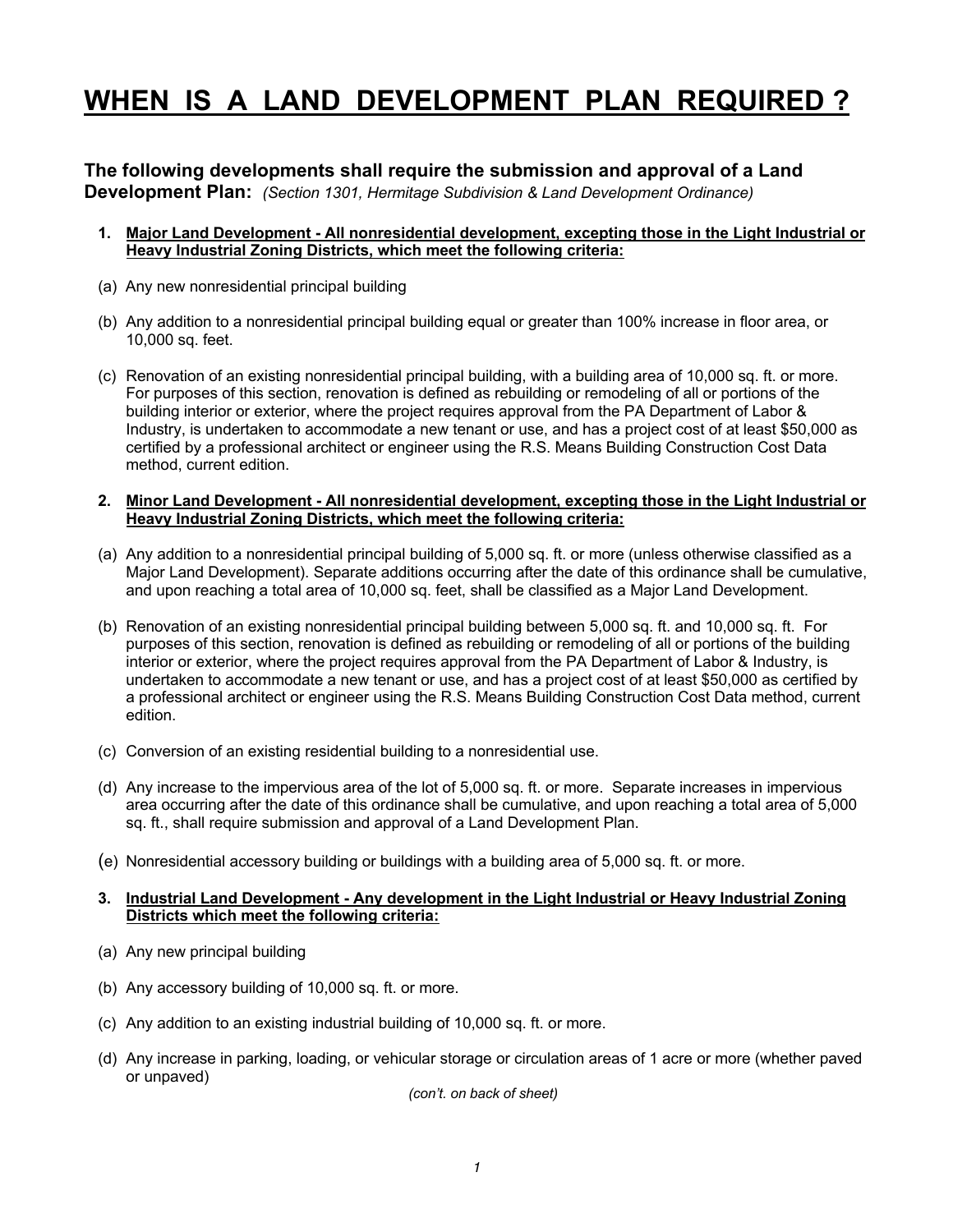#### **4. Residential Land Development:**

- (a) A group of two (2) or more residential buildings, whether proposed initially or cumulatively, on a lot or lots regardless of the number of occupants or tenure.
- (b) The division or allocation of land or space, whether initially or cumulatively, between or among two(2) or more existing or prospective occupants by means of, or for the purpose of streets, common areas, leaseholds, condominiums, building groups or other features. This shall include any development which proposes the construction of more than one dwelling unit on a single lot or parcel.
- (c) Land Development does not include the conversion of an existing single-family detached dwelling or singlefamily semi-detached dwelling into not more than three (3) residential units, unless such units are intended to be a condominium.

#### **5. Any other residential or nonresidential development which meets the definition of "Land Development" contained in the Pennsylvania Municipalities Planning Code.**

Provisions for exclusion of certain land development from the definition of land development involves:

- 1. The conversion of an existing single family detached dwelling or single family semi-detached dwelling into not more than 3 residential units, unless such units are intended to be a condominium. (Pennsylvania Municipalities Planning Code)
- 2. The addition of an accessory building, including farm buildings, on a lot or lots subordinate to an existing principal building. (Pennsylvania Municipalities Planning Code)
- 3. The addition or conversion of buildings or rides within the confines of an enterprise which would be considered an amusement park. (Pennsylvania Municipalities Planning Code)
- 4. Single family detached dwellings. (Hermitage Subdivision & Land Development Ordinance)
- 5. Additions to existing development which equal twenty-five percent (25%) or less of the floor area of the existing development, except any addition of five thousand (5,000) square feet or more. (Hermitage Subdivision & Land Development Ordinance)

*SHOULD YOU HAVE ANY QUESTIONS OR NEED A LAND DEVELOPMENT PLAN CHECKLIST, PLEASE CONTACT:*

JEREMY COXE, PLANNING & DEVELOPMENT DIRECTOR City of Hermitage, 800 North Hermitage Road, Hermitage, PA 16148 Phone: 724-981-0800 • Fax: 724-981-2008 • Email: jcoxe@hermitage.net